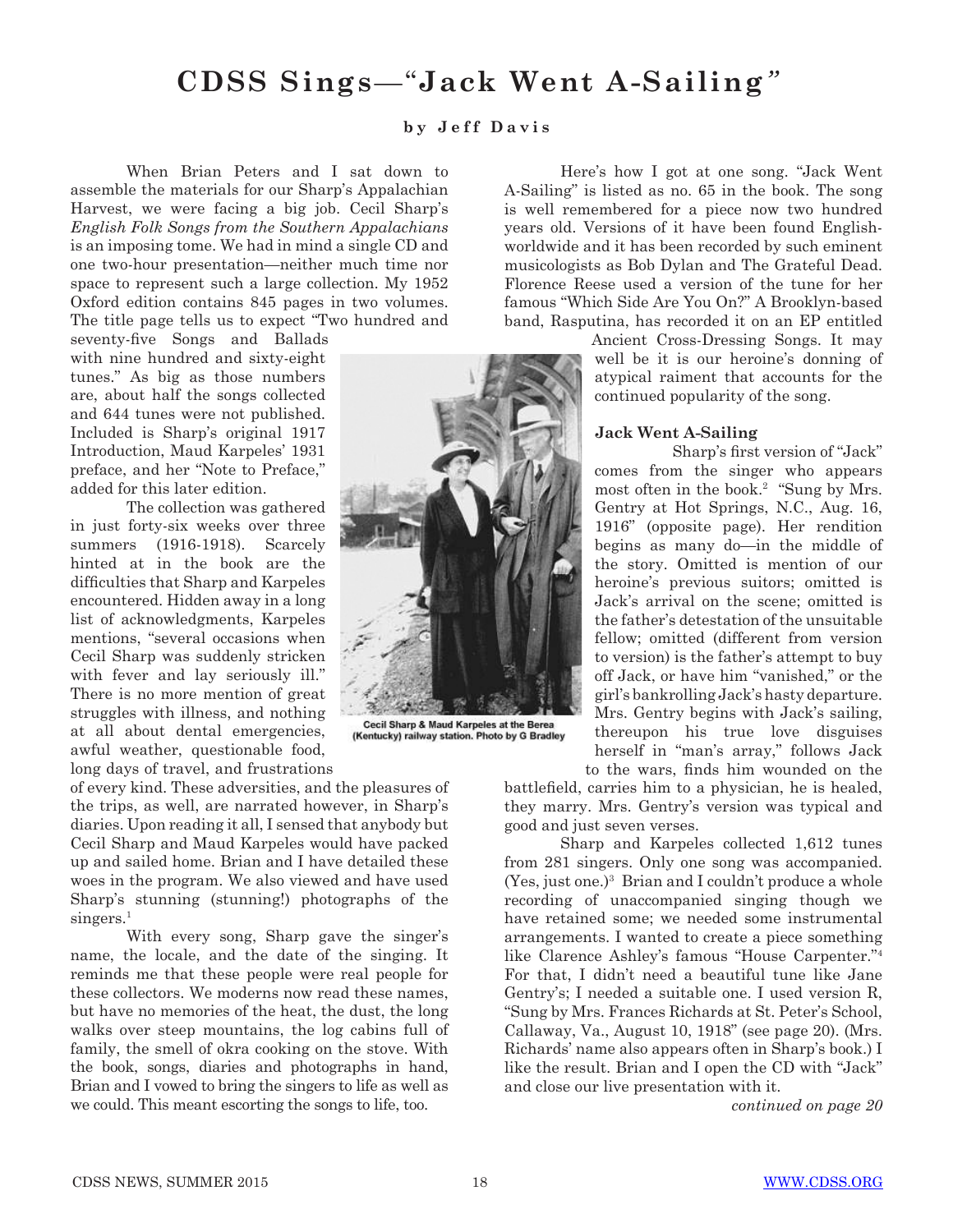Jack Went A-Sailing

As sung by Mrs. Gentry, 1916



My cheeks are red and rosy, My fingers neat and small, But it never makes me tremble To face a cannon ball.

The battle being ended, She rode the circle round, And through the dead and dying, Her darling dear she found.

She picked him up all in her arms, She carried him down to town, And sent for a London doctor To heal his bleeding wounds.

This couple they got married, So well did they agree; This couple they got married, And why not you and me?

## *Tune typeset by Peter Barnes*